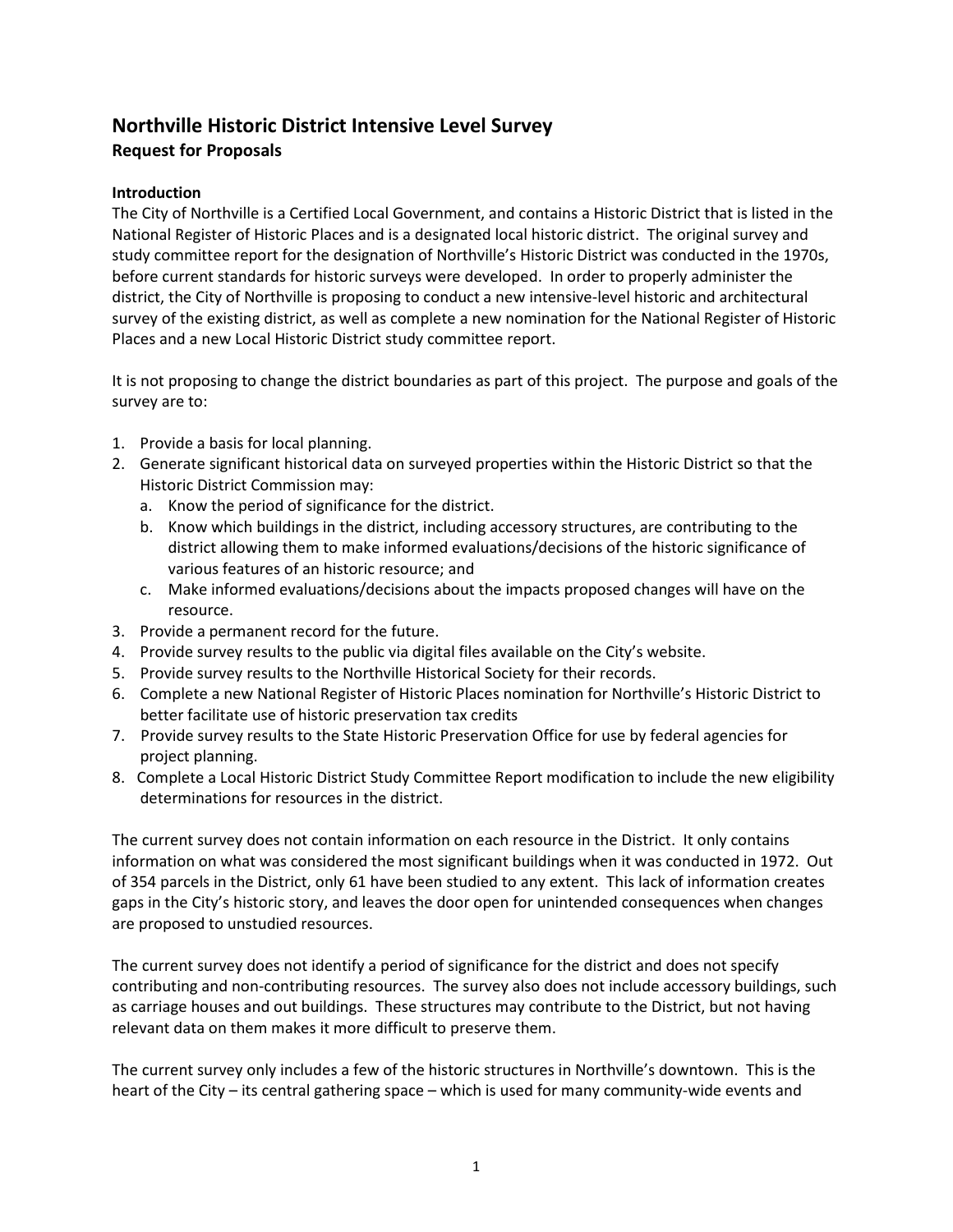celebrations. To maintain the downtown's historic fabric, more must be known about these buildings and how this part of City made the residential neighborhoods possible. Doing so will support one of Northville's largest annual tourism events, the Heritage Festival. The annual event is a community celebration of the era when Northville was founded as a village. It includes special activities, such as vintage baseball, and exhibits and activities at Northville's Historic Mill Race Village.

Other structure types that are not included in the current survey include industrial buildings, open spaces/parks, and utilities (i.e. water wheel associated with the Henry Ford factory on E. Main St.).

## **Request for Proposals**

The City of Northville seeks consultants to conduct an intensive level above-ground historic and architectural survey and complete a new National Register of Historic Places (NRHP) nomination and Local Historic District Study Report for the Northville Historic District. This District is comprised of the central business district, the surrounding residential areas, and several parcels used historically for industrial purposes. The existing Historic District is shown on the accompanying map, and generally occupies properties adjacent to Cady Street, Main Street, Dunlap Street, Dubuar Street, Linden Court, and Randolph Street between the railroad tracks to the east and the western property lines of parcels on the west side of S. Rogers Street. It contains approximately 354 properties containing approximately 434 buildings, including subsidiary outbuildings, two schools, three churches (one re-purposed), a cemetery, and a park.

#### **Project Work**

The project work will include two separate tasks:

- Task 1. An intensive level survey of all buildings and other features.
- Task 2. A new Local Historic District Study Committee Report.
- Task 3. A new NRHP nomination for the Northville Historic District.

## **NOTE: THIS RFP PROVIDES A GENERAL DESCRIPTION OF THE PROJECT TASKS. PLEASE REFER TO THE "EXHIBIT A – SCOPE OF WORK" FOR A MORE DETAILED DESCRIPTION OF THE TASKS.**

**Task 1: SURVEY**. The first task includes an intensive level survey of all buildings and other features, according to the SHPOs intensive level survey standards as set forth in its *Manual for Historic and Architectural Surveys in Michigan*, Chapters 2 through 7. All properties, regardless of age, are to be surveyed. A historical overview, including thematic narratives, will be prepared for the district that relates its historical events and developments to the City's broader history.

No research, other than date of construction, shall be required for any properties less than 40 years old. For 40-plus-year-old properties, research will, at a minimum, include the following information:

- i. Parcel Number
- ii. Resource Historic Name
- iii. Resource Other Name
- iv. Year Built
- v. Resource Type
- vi. Historic Use
- vii. Current Use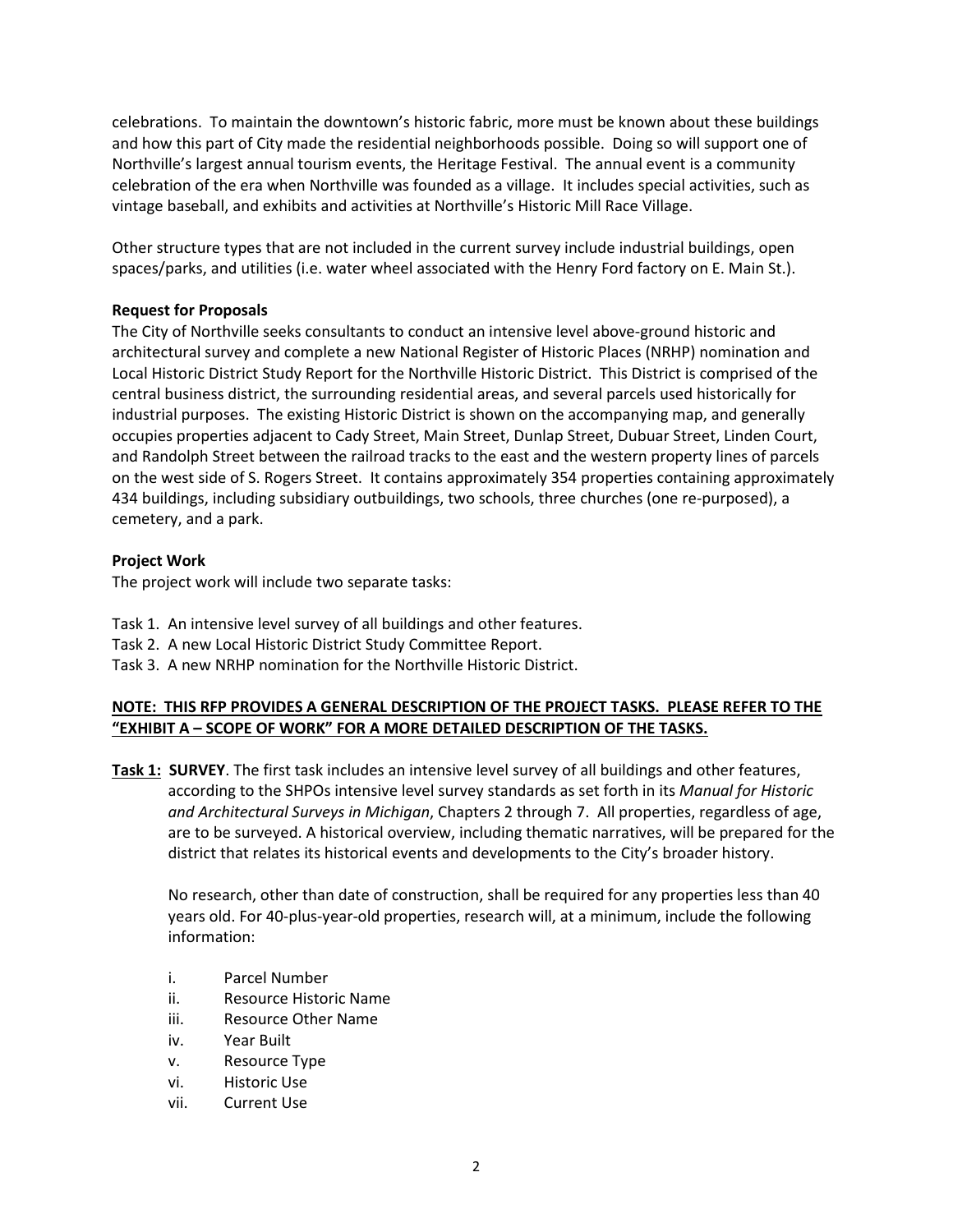- viii. Architectural Classification
- ix. Style
- x. Materials-Foundation
- xi. Materials-Walls
- xii. Materials-Roof
- xiii. Materials-Other
- xiv. Significant Dates
- xv. Significant Person(s)
- xvi. Architect(s)/Builder(s)
- xvii. Street Address
- xviii. City/Village/Township
- xix. County
- xx. Zip Code
- xxi. Ownership Classification
- xxii. Eligibility Determination
- xxiii. Name of Associated Context Theme

Geographical Coordinates, parsed into decimal degrees to a minimum of six places.

Sources of this information will include the use of early maps, directories, tax assessor's records, the Northville Historic District Study Committee Report (1972), and local history collections at the Northville Public Library and the Northville Historical Society's Mill Race Village archives. The survey process will also include the use of additional sources appropriate to each property such as published/unpublished histories, tax records, building permit records, census records, newspapers, and interviews with property owners and other knowledgeable informants. All properties will be evaluated for historic integrity and significance, and an eligibility determination will be assigned. The survey should include thorough photo-documentation of resource exteriors and compiling descriptive information adequate for the inventory entries in the nomination's description section. The selected contractor will compile a Survey Report that includes the following:

- i. Historic context statement(s) for the city of Northville.
- ii. A completed Inventory Form for each individual resource that includes all of the data categories listed in B.3.c, above. The inventory form shall include a photograph of the respective resource. Inventory forms shall be organized by street name, direction, and street number. (See Appendix C of the *Manual for Historic and Architectural Surveys in Michigan* for a sample inventory form.)
- iii. An Excel list of all surveyed resources that includes: Street number, Street name, Street Direction, year built, architectural classification, architectural style, and eligibility determination.
- iv. Maps with historic district boundaries clearly delineated.
- v. Bibliography in an accepted standard format, such as the *Chicago Manual of Style*.

The consultant will be responsible for all project work and supplies. The consultant will be expected to conduct a minimum of two public informational meetings on the survey, one at the beginning of the project and one at the approximate midpoint. (Refer to Work Schedule at the end of the RFP for further description of meetings.)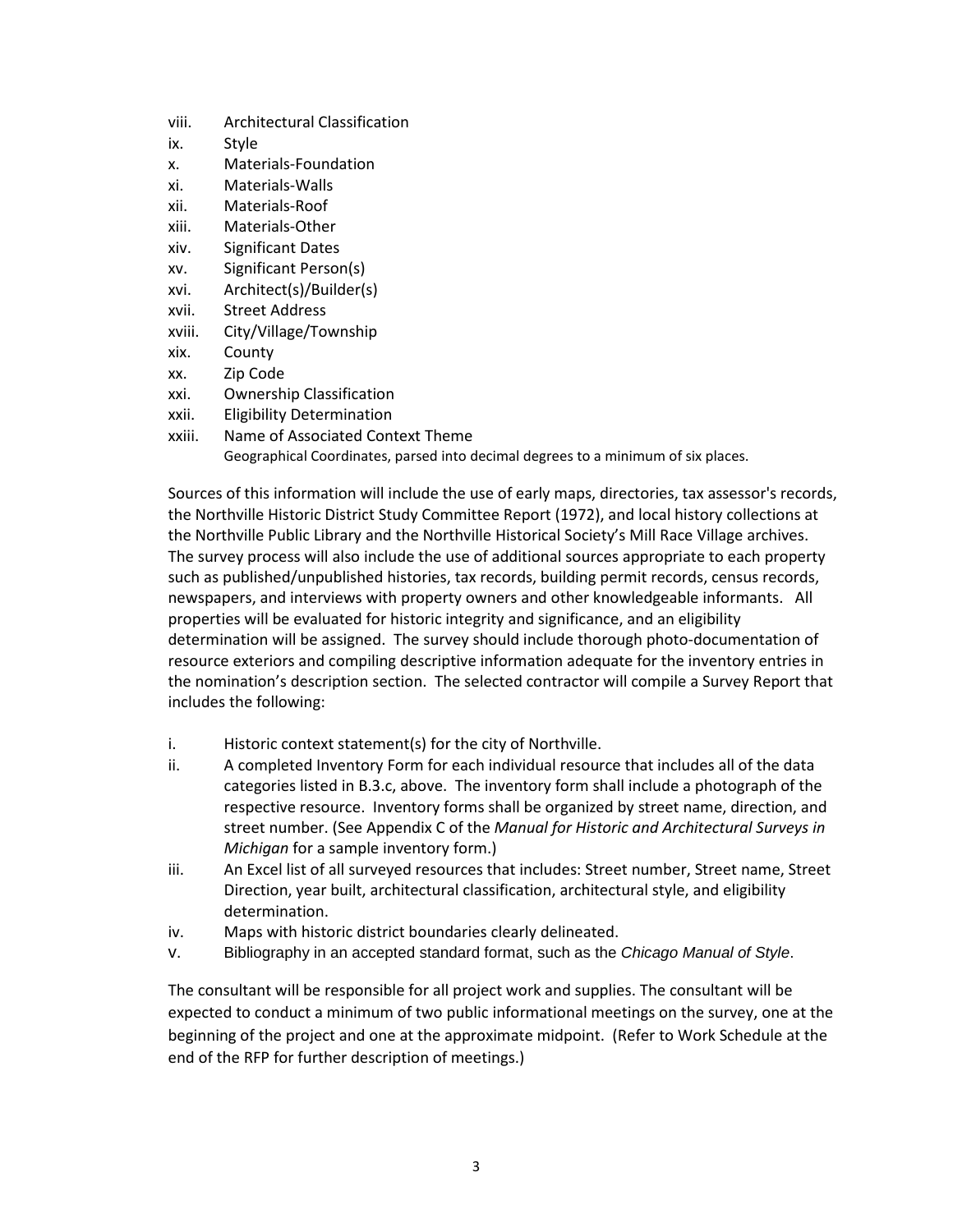## **Survey Products**

The consultant will provide the following survey products, as specified in Chapter 7 of the SHPO's survey manual, to the City at the conclusion of the survey:

- a) Four (4) sets of electronic records (survey data) on DVD in Excel software and ARC GIS shapefile for all surveyed properties, including intensive level survey information (two for the SHPO, one for the City, and one for the Northville Historical Society's archives at Mill Race Village).
- b) Five printed, spiral-bound copies of the survey report, as set forth in the survey report requirements section in Chapter 7 of the SHPO's Manual for Historic and Architectural Surveys in Michigan (two for the SHPO, two for the City, and one for the Northville Historical Society's archives at Mill Race Village.)

i.All written materials must be free of typographical and grammatical errors

ii. All photographs must be taken with a digital camera (vs. scans of photographs taken with traditional film camera)

iii.All maps must be created using a Geographic Information System (GIS).

**Task 2. LOCAL HISTORIC DISTRICT STUDY COMMITTEE REPORT**. Using the information collected through the Survey, the consultant will develop a Local Historic District Study Committee Report (Preliminary and Final) that meets all of the criteria in Section 399.203 and Section 399.214 of Public Act 169 of 1970, as amended, Michigan's Local Historic District Act. At a minimum, the study committee report will include:

- i. A historic context statement for the Northville Historic District;
- ii. The period(s) of significance for the district;
- iii. A significance statement and justification;
- iv. A historic resource list by address with year built and architect;
- v. The Excel list of inventoried resources that includes eligibility determinations (see Section 5.d.iii above);
- vi. Brief histories, and photographs, of a representative sample of the resources in the district.
- vii. Maps with visual district boundary and a written legal boundary description
- viii. Bibliography

## **Local Historic District Study Committee Products**

- a) The consultant will hold one public meeting on the Local Historic District study committee report to make a presentation to the City Council for adoption of the Local Historic District Study Committee report (see schedule).
- b) Four (4) printed copies and one (1) digital file in Microsoft WORD format of the final Local Historic District Study Committee Report.
- **Task 3: NHRP NOMINATION.** The third task includes completing a new NRHP nomination for the Northville Historic District, in accordance with the National Park Service *Guidelines for Completing National Register of Historic Places Forms*, as well as create and give a PowerPoint presentation for the State Historic Preservation Review Board.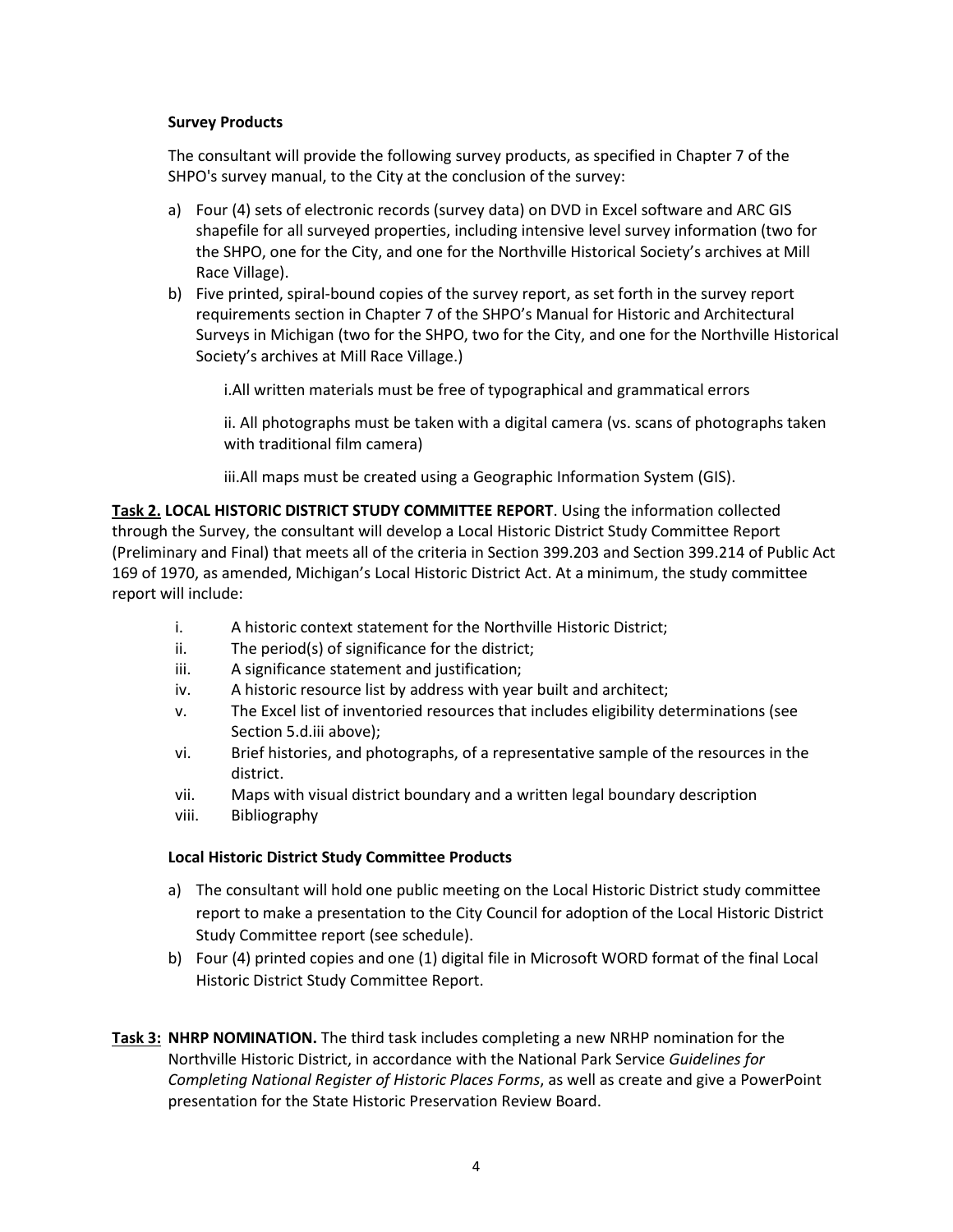This step in the project must be completed by September, 2018, per the attached schedule.

#### **NRHP Nomination Products**

The consultant will provide the following NRHP nomination products, as specified in the National Park Service *Guidelines for Completing National Register of Historic Places Forms*:

- a) Four (4) paper print outs of the final version of the NRHP 10-900 nomination form. The NPS form 10-900 template used shall be the newest version available from the National Park Service. The final version shall incorporate all SHPO comments and be grammatically correct and typofree.
- b) Four (4) CDs containing the final version of the completed NRHP 10-900 nomination forms in Microsoft WORD 2013 or other recent version as agreed upon by the SHPO.
- c) Four (4) paper printouts in 8  $\frac{1}{2}$  X 11 or 11 X 17-inch format of the final district maps prepared according to the instructions below.

For District and Locator Maps, prepare one (1) map or set of maps of each district to accompany each NRHP nomination. Also prepare one (1) set of Locator maps showing the location of and latitude/longitude coordinates for the Northville Historic District (in lieu of the formerly required USGS map).

- i. District Map(s). A district map or set of maps will be produced in electronic format, suitable for printing in 8  $\frac{1}{2}$  X 11 or 11 X 17-inch size. The map or set of maps must show the boundaries of the NRHP district. The map(s) shall be produced to be fully readable when printed in black and white. The map must show the locations of all historic and non-historic features in the district, including all features listed in the description statement's inventory plus other important features described in the nomination, but not listed in the inventory, such as roads and natural features. All significant features must be identified. The map must provide the following:
	- District name
	- Name of city, county, and state
	- Date of the map
	- Outlines for all buildings and structures, if possible, within the district boundaries, and representations for all other surveyed features. Monuments and other objects may be represented by circles or dots
	- If there are some non-contributing buildings or structures, patterned or shaded coding of footprints of the non-contributing ones should be used
	- District boundaries, with boundary for original district and expansion area differentiated
	- Key identifying any symbols used, including representations for the original boundary and boundary of the expansion area
	- North directional arrow
	- Scale bar (in case map is copied in larger or smaller format)
- ii. Locator Maps. Prepare one (1) large-scale and one (1) small-scale computer-generated locator map for each district showing the location of and latitude/longitude coordinates (in lieu of the formerly required USGS map). The maps shall be produced in accordance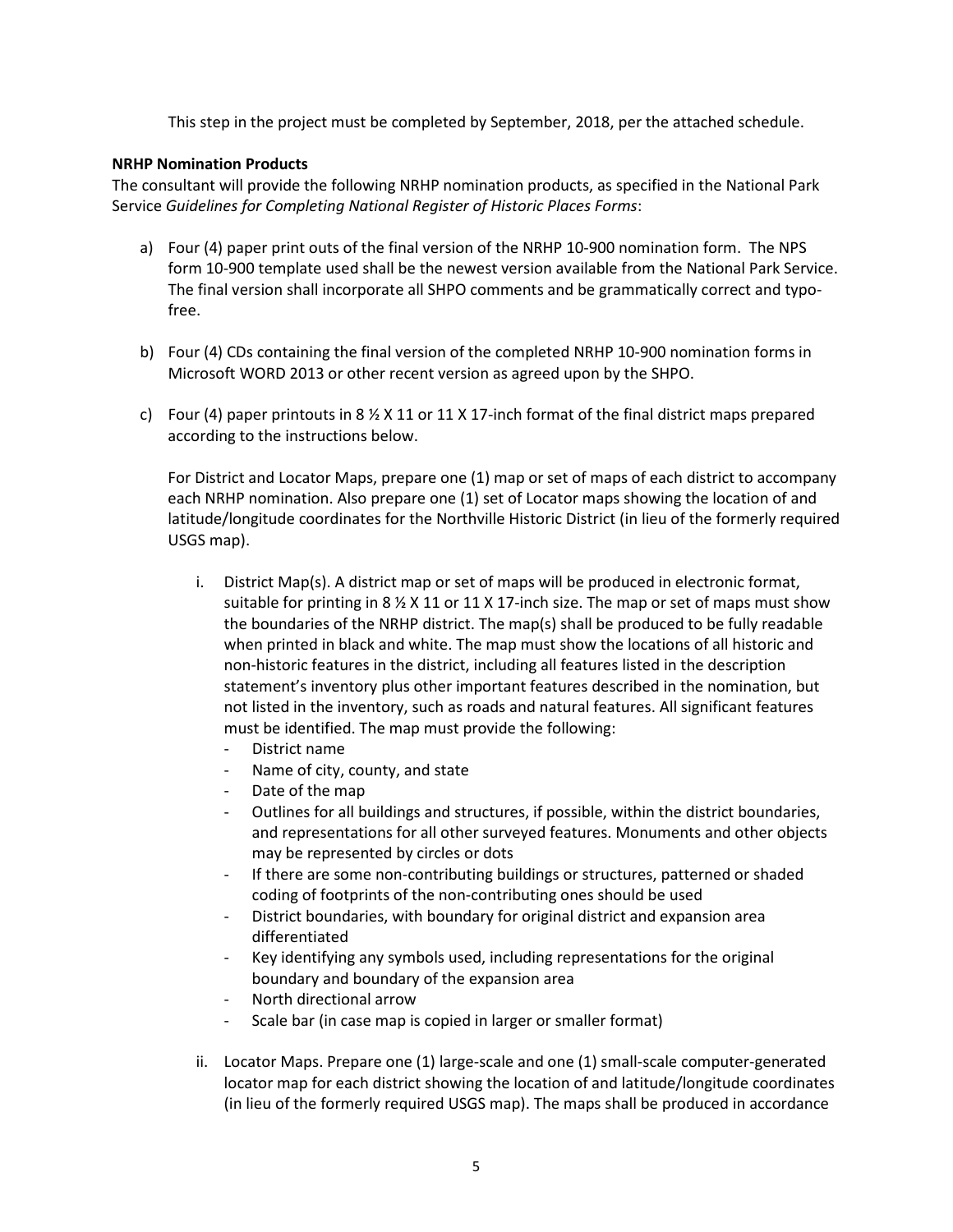with instructions given in the latest version of the *National Register Draft Electronic Map Policy Factsheet* (current version is dated June 2012). At least one of the maps must show the boundaries of the NRHP district. The maps must list the latitude and longitude coordinates as required above.

- ii. Three (3) sets of color printouts of the large and small-scale electronic locator maps showing the location of and latitude/longitude coordinates for the district prepared according to the instructions above.
- iii. Four (4) CDs containing a set of the complete set of maps as required above.

## d) Photographs

- i. Provide three (3) sets of color photographic prints of the twenty-five (25) or more final views chosen for each district NRHP nomination, as approved by the SHPO. The photographs must be printed from images that meet the six megapixel (2000 X 3000 pixel image) standard and the prints must be in 5 X 7-inch size. The prints shall be printer-labeled with the image file name in a white border along each print's lower edge. The photographs (and image files) should be numbered in a logical order, such as a sequence of views from one end of the district to the other) that also reflects the order in which the district views will be presented to the Review Board.
- ii. The image files for the images used for the above sets of prints must be named in accordance with the requirements in the *National Register Photo Policy Factsheet*. The image file names must be in the following format: MI\_Northville HD\_0001 or MI\_Northville HD\_0002, etc. The image file numbers must be stated in four digits.
- e) Provide three (3) sets of a series of 3 CDs for the district, listed below as CD 1 and CD 2 containing color images to be used for the NRHP nomination and the presentation to the State Historic Preservation Review Board.
	- i. CD 1: This is the CD that will be submitted to the NRHP as part of the nomination package. CD 1 shall contain the images used for the nomination photographs saved in TIF format. The images shall meet the image and file naming requirements stated above.
	- ii. CD 2: This CD, the SHPO's set of nomination images, will contain the same images as CD 1 but in JPEG format. The images shall meet the requirements stated above and shall have image file names in the same format as required for CD 1.
- f) Interested Persons/Agencies List. Provide three (3) paper printouts and four (4) CDs per district of the Public Officials and Interested Persons/Agencies List in Microsoft Excel Spreadsheet format. This is a list of the appropriate City of Northville public officials and other interested persons and agencies that should be notified of the nomination. For each person or agency include the name, title, and mailing address.
- g) NRHP Presentation for State Historic Preservation Review Board. Provide three (3) CDs with the PowerPoint presentation the Contractor will present to the State Historic Preservation Review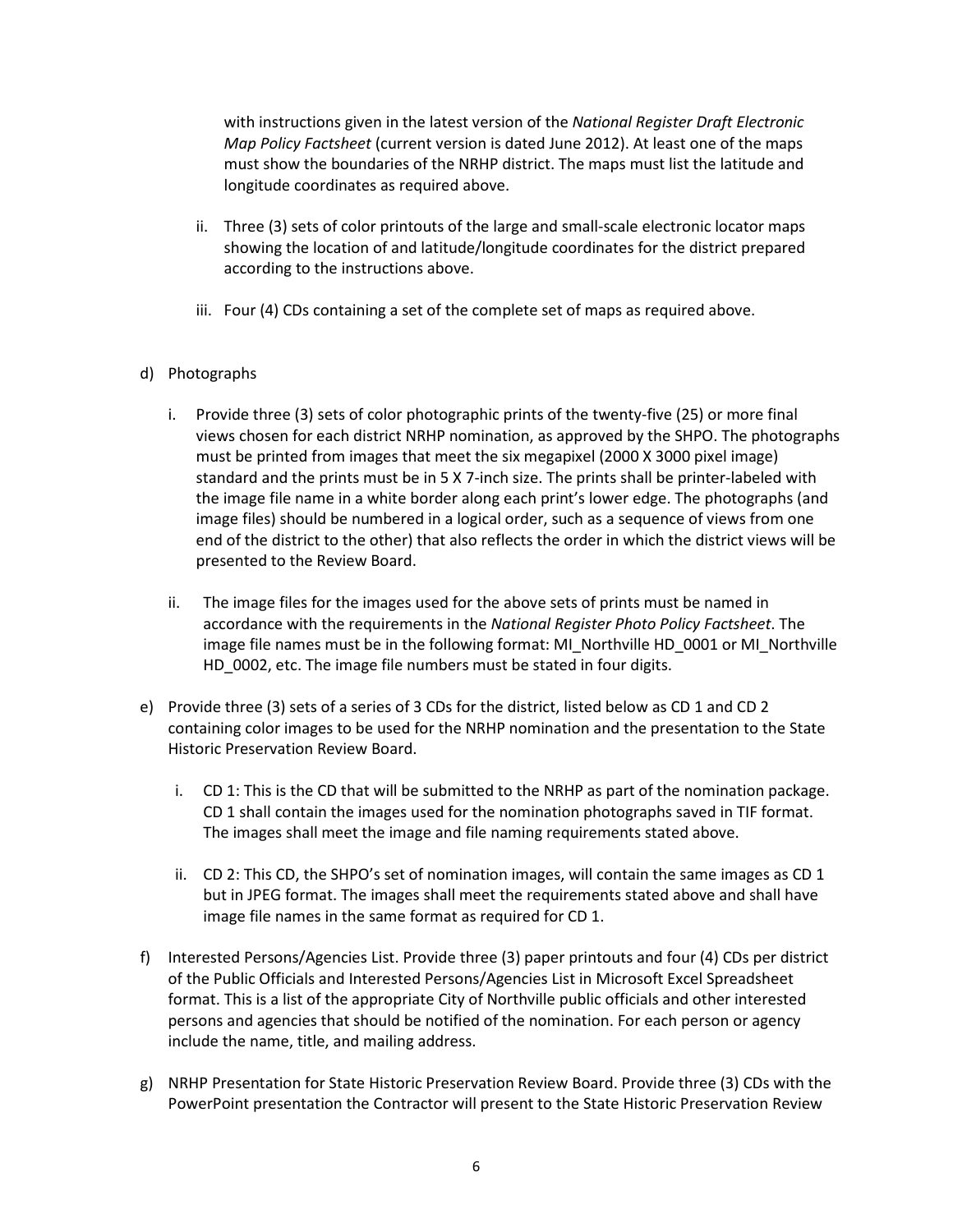Board. The presentations should begin with images of the district map and at least one of the locator maps. The remainder of the presentation shall contain a selection of images of the district.

## **Professional Qualifications Consultant Must Meet**

The selected consultant must meet the federal professional qualifications for historians and architectural historians set forth in 36 CFR Part 61.

## **Information Consultants Must Provide in Their Proposals**

- 1. Description of the work to be performed and the products.
- 2. Consultant's plan of action for accomplishing the work that includes a breakdown by work component and personnel and a schedule with time frames and hours for each component. The plan of action should also include how the consultant plans to gather survey efficiently so that it can easily be used in the NRHP nomination.
- 3. Project personnel: Indicate the personnel to be assigned to each task and their educational background and related work experience, including experience in the field of survey and context development. Experience/training with American and Upper Midwestern history and architectural history should be described.
- 4. Writing samples of example historical research for personnel involved in preparing the report text.
- 5. Descriptions of at least three (3) other intensive-level above surveys similar to this project, conducted by the project team.
- 6. At least three (3) references.
- 7. Total project cost, with itemized budget.

## **Insurance Requirements**

The Consultant shall procure and maintain the following insurance coverage prior to beginning work. The Consultant shall keep such insurance in force during the entire life of the contract. All coverage shall be with insurance companies licensed and admitted to do business in the State of Michigan and acceptable to the City of Northville. The requirements below should not be interpreted to limit the liability of the Consultant. All deductibles and SIRs are the responsibility of the Consultant.

- 1. **Worker's Compensation Insurance** including Employers' Liability Coverage, in accordance with all applicable statutes of the State of Michigan.
- 2. **Commercial General Liability Insurance** on an "Occurrence Basis" with limits of liability not less than \$1,000,000 per occurrence and aggregate. Coverage shall include the following extensions: (A) Contractual Liability; (B) Products and Completed Operations; (C) Independent Contractors Coverage; (D) Broad Form General Liability Extensions or equivalent, if not already included;
- 3. **Automobile Liability** including Michigan No-Fault Coverages, with limits of liability not less than \$1,000,000 per occurrence, combined single limit for Bodily Injury, and Property Damage. Coverage shall include all owned vehicles, all non-owned vehicles, and all hired vehicles.
- 4. **Professional Liability** in an amount not less than \$1,000,000 per occurrence and \$1,000,000 aggregate. If this policy is claims made form, then the contractor shall be required to keep the policy in force, or purchase "tail" coverage, for a minimum of 3 (three) years after the termination of this contract.
- 5. **Additional Insured:** Commercial General Liability and Automobile Liability, as described above, shall include an endorsement stating the following shall be *Additional Insureds***:** The City of Northville, all elected and appointed officials, all employees and volunteers, all boards, commissions, and/or authorities and board members, including employees and volunteers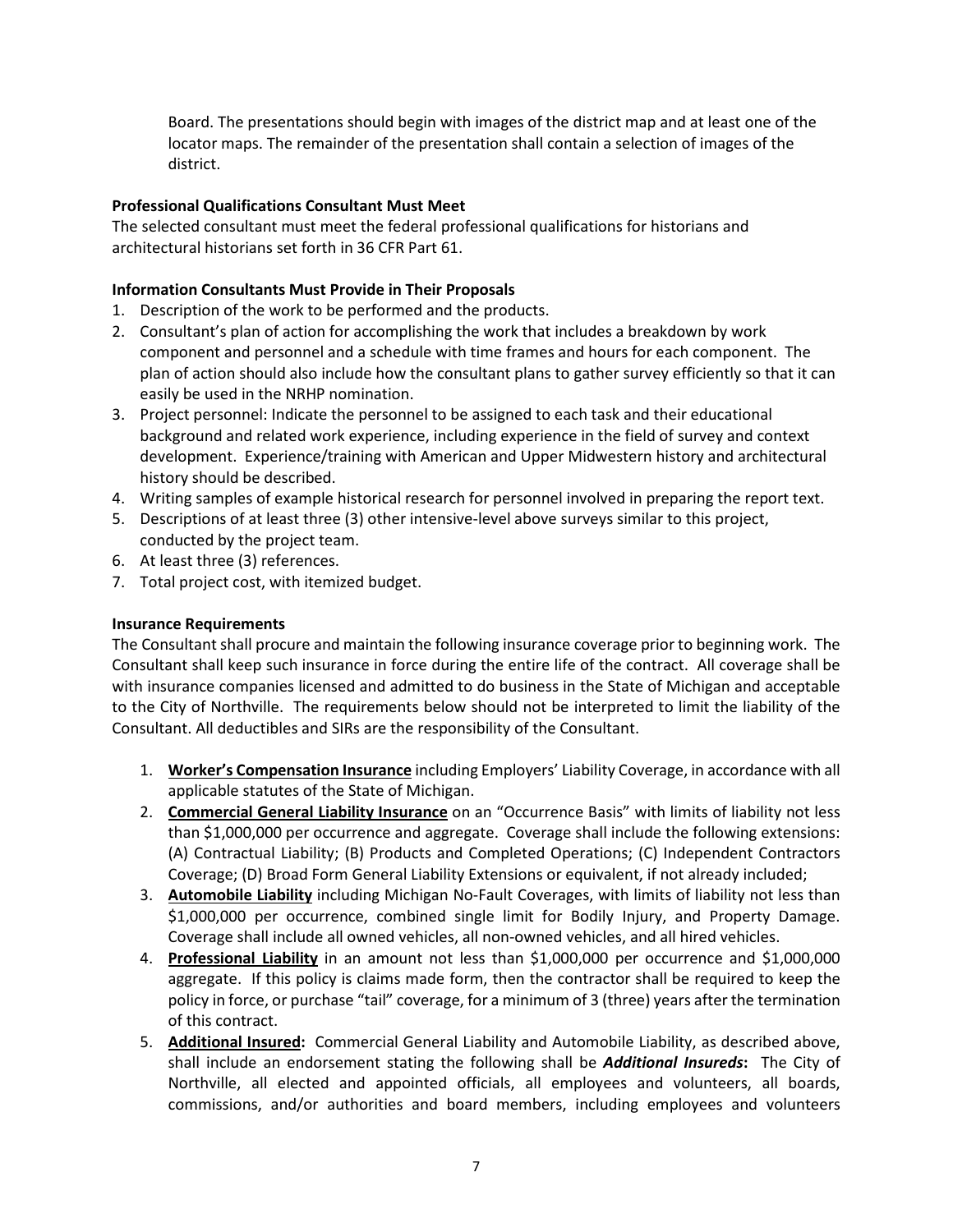thereof. It is understood and agreed by naming the City of Northville as additional insured, coverage afforded is considered to be primary and any other insurance the City of Northville may have in effect shall be considered secondary and/or excess.

- 6. **Cancellation Notice:** All policies, as described above, shall include an endorsement stating that is it understood and agreed Thirty (30) days, Ten (10) days for non-payment of premium, Advance Written Notice of Cancellation, Non-Renewal, Reduction, and/or Material Change shall be sent to: (City of Northville, Dianne Massa, City Clerk, 215 W. Main Street, Northville, MI 48167).
- **7. Proof of Insurance Coverage**: The Consultant shall provide the City of Northville at the time that the contracts are returned by him/her for execution, a Certificate of Insurance as well as the required endorsements. In lieu of required endorsements, if applicable, a copy of the policy sections where coverage is provided for additional insured and cancellation notice would be acceptable

## **Criteria for Evaluating Proposals**

To be acceptable, a proposal must demonstrate all of the following:

- 1. A solid understanding of the work and the products required.
- 2. An adequate program and realistic time frames for successful completion of the project.
- 3. Personnel with the necessary educational background, work experience, writing skills, and administrative skills, including the ability to supervise personnel involved in the project.

Using the above criteria, each proposal will be evaluated first choice, second choice, etc., in each of the above categories and the scores - 1 for 1st choice, 2 for 2nd choice, 3 for 3rd choice, etc. in each category added up. Any proposal that is unacceptable in one of the above categories will not be considered. The proposal receiving the lowest overall score that also meets the project's budget constraints will receive preference. If neither of the two lowest-scoring proposals meets the City's budgetary constraints, the City reserves the right to re-bid the project or to negotiate with the two consultants whose proposals received the lowest scores.

## **Project Schedule**

This project is made possible by a Certified Local Government Grant from the State Historic Preservation Office and the National Park Service.As such, both steps in this project must be completed no later than September 30, 2018. The schedule on the next pages outlines the process and dates that must be met per the grant. However, this schedule may be modified based the agreement between the City of Northville and SHPO.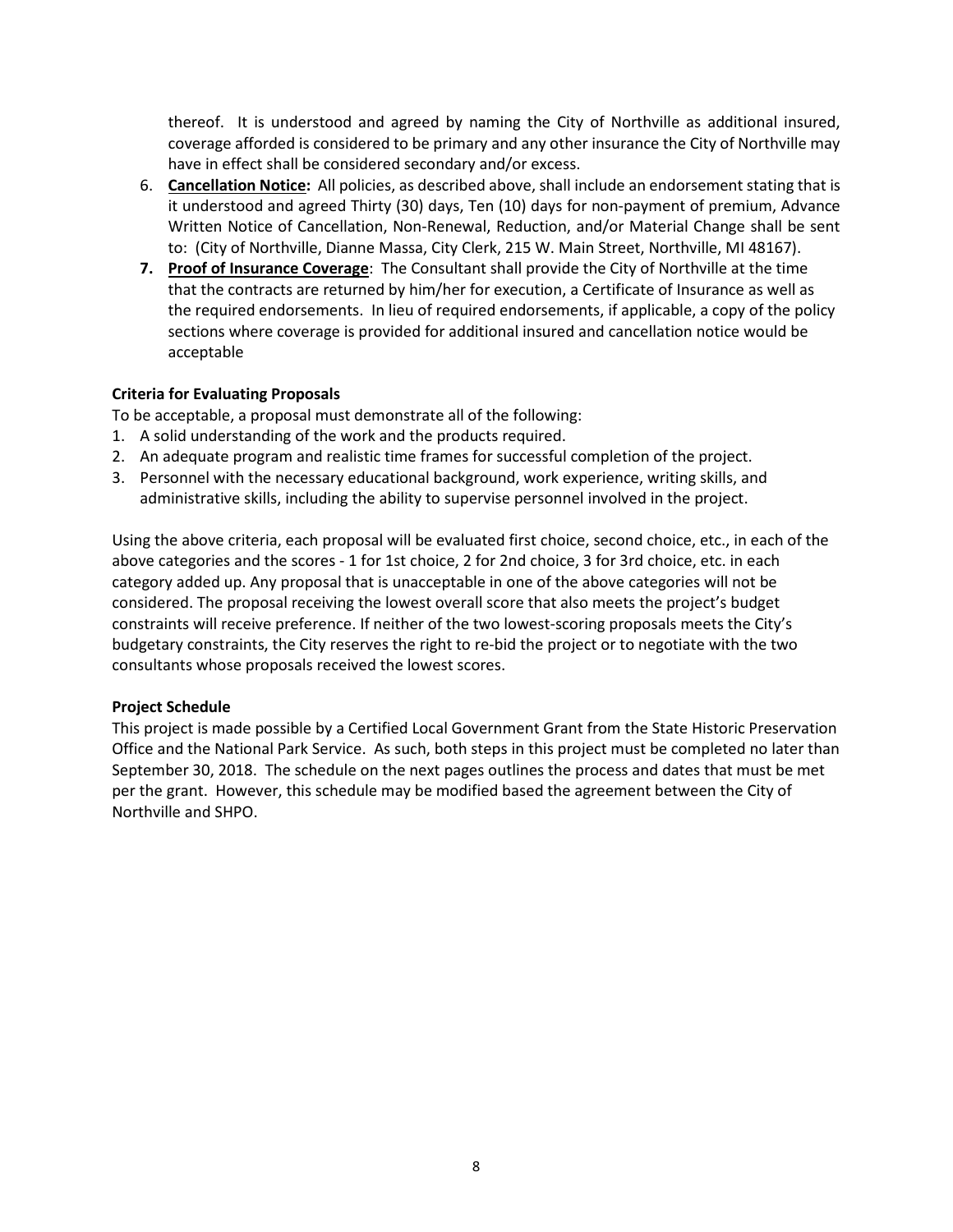## **WORK SCHEDULE – 2017 – 2018 (Includes National Register Nomination)**

| <b>Task</b>                                                                                                                                                                                                                                           | <b>Date</b>              |  |
|-------------------------------------------------------------------------------------------------------------------------------------------------------------------------------------------------------------------------------------------------------|--------------------------|--|
| <b>Solicit and Select Consultant</b>                                                                                                                                                                                                                  |                          |  |
| City contacts chosen consultant and initiates project                                                                                                                                                                                                 | September 16,<br>2017    |  |
|                                                                                                                                                                                                                                                       |                          |  |
| <b>Conduct Survey and Draft Report</b>                                                                                                                                                                                                                |                          |  |
| Consultant to meet with SHPO staff to determine the boundaries of the<br>survey and discuss data to be collected.                                                                                                                                     | September 28             |  |
| Consultant to facilitate project kick-off meeting with Study Committee in a<br>public meeting. Goals of meeting are to initiate the project, describe the<br>process and schedule, and answer questions of the Committee and public<br>in attendance. | October 2                |  |
| Consultant to conduct historic resource survey (field work)                                                                                                                                                                                           | October 3-<br>October 31 |  |
| Consultant to provide Study Committee with summary results of field<br>work (Survey Report)                                                                                                                                                           | November 10              |  |
| Consultant to meet with Study Committee at public meeting to review<br>results of field work (Survey Report)                                                                                                                                          | November 16              |  |
| Consultant meets with City Council to review results of field work. City<br>Council sends results of field work (Survey Report) to SHPO for review.                                                                                                   | November 20              |  |
| SHPO reviews historic resource survey data (Survey Report) (30-day                                                                                                                                                                                    | November 21 -            |  |
| review), and provides comments.                                                                                                                                                                                                                       | December 22              |  |
| 2018                                                                                                                                                                                                                                                  |                          |  |
| Consultant revises results of historic Survey Report per SHPO's comments                                                                                                                                                                              | January 3, 2018          |  |
| Consultant to evaluate historic resource survey data and draft preliminary                                                                                                                                                                            | January 4-               |  |
| Local Historic District Study Committee report                                                                                                                                                                                                        | January 25               |  |
| Consultant to provide draft report to Study Committee for review.                                                                                                                                                                                     | January 26               |  |
| Consultant and Study Committee meet to review preliminary draft report<br>at public meeting and provide comments.                                                                                                                                     | February 5               |  |
| Consultant revises draft report, and provides to City Council for review                                                                                                                                                                              | February 12              |  |
| City Council considers draft report and provides comments. Report<br>revised.                                                                                                                                                                         | February 19              |  |
| Study Committee officially transmits preliminary report to SHPO and other<br>review bodies for comment                                                                                                                                                | February 26              |  |
| Study Committee, with consultant assistance, holds a public hearing at<br>least 60 days after the official transmittal of the draft report in order to<br>gather input and answer resident questions.                                                 | April 30                 |  |
|                                                                                                                                                                                                                                                       |                          |  |
| <b>Finalize Survey Report</b>                                                                                                                                                                                                                         |                          |  |
| Consultant uses comments from public meeting to finalize Local Historic<br><b>District Study Committee Report</b>                                                                                                                                     | May 1- May 11            |  |
| Consultant provides final report to Study Committee and Historic District<br>Commission for review and comments.                                                                                                                                      | May 12                   |  |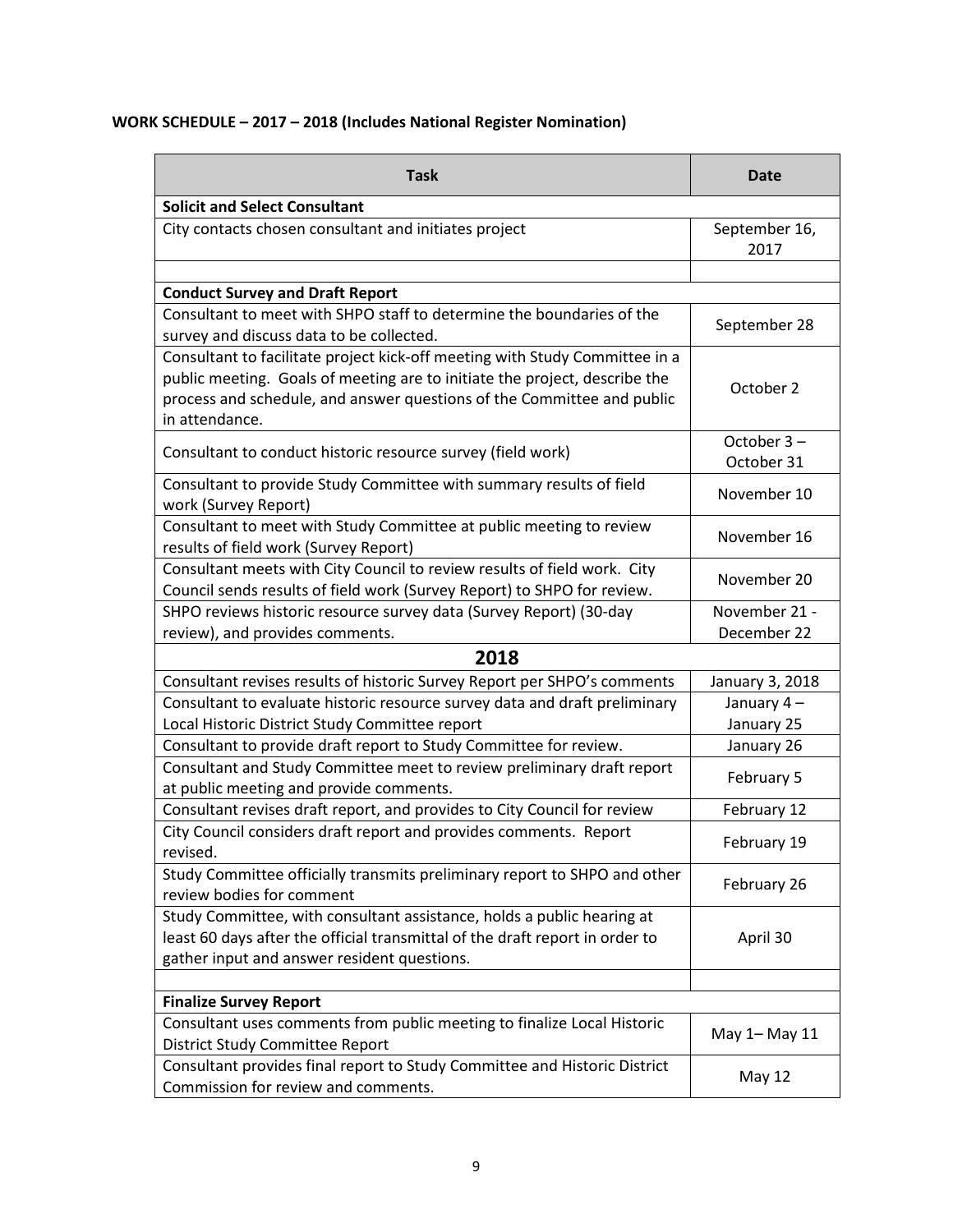| <b>Task</b>                                                                                                                                                           | Date              |
|-----------------------------------------------------------------------------------------------------------------------------------------------------------------------|-------------------|
| Study Committee and Historic District Commission review final report and<br>provide comments.                                                                         | May 16            |
| Consultant creates final draft for City Council consideration and adoption.                                                                                           | May 17            |
| City Council considers adoption of the final report at regular meeting of<br>City Council.                                                                            | May 21            |
|                                                                                                                                                                       |                   |
| <b>National Register of Historic Places Nomination</b>                                                                                                                |                   |
| Consultant uses survey report to complete NRHP 10-900 nomination form,<br>and put together materials and PowerPoint presentation for National<br>Register nomination. | May $22 -$ June 1 |
| Consultant submits first draft of nomination materials to SHPO for review<br>and comment.                                                                             | June 4            |
| SHPO reviews nomination materials and provides comments.                                                                                                              | June 11 - July 23 |
| Working with SHPO, consultant finalizes nomination materials and                                                                                                      | July $23 -$       |
| submits for State Historic Preservation Review Board for review.                                                                                                      | August 27         |
| Consultant makes presentation to the State Historic Preservation Review                                                                                               | September         |
| Board for their review, comments, and approval.                                                                                                                       | (Date TBD)        |
| Once approved, materials are transmitted to the National Park Service for<br>inclusion in the National Register.                                                      | September 30      |

## **Submission Deadlines**

Questions about the project may be submitted via e-mail to [historicsurvey@ci.northville.mi.us](mailto:historicsurvey@ci.northville.mi.us) by August 16, 2017 at 4:00 p.m. Questions must be in writing. Phone calls will not be accepted. Questions submitted by this date and time will be answered, in writing, and available at the following web address: <http://www.ci.northville.mi.us/Community/HistoricDistrict/HistoricDistrictSurvey.asp> and on BidNet Direct: [https://www.bidnetdirect.com.](https://www.bidnetdirect.com/)

One (1) electronic copy on CD and five (5) paper copies of the proposal must be delivered to the Clerk's office in a sealed envelope labeled "City of Northville Intensive-Level Above Ground Historic and Architectural Survey." Proposals must be received by the City Clerk's Office at the address below **no later than 12:00 p.m. noon on September 5, 2017**. Faxed and e-mailed proposals will not be accepted.

## **Deliver proposals to:**

City Clerk's Office City of Northville 215 W. Main Street Northville, Michigan, 48167

The City of Northville reserves the right to postpone the proposal opening for its own convenience. The City of Northville also reserves the right to waive any irregularity or informality in the proposals, to reject any and/or all proposals, in whole or in part, or to award any contract to other than the low bidder, should it be deemed in its best interest to do so.